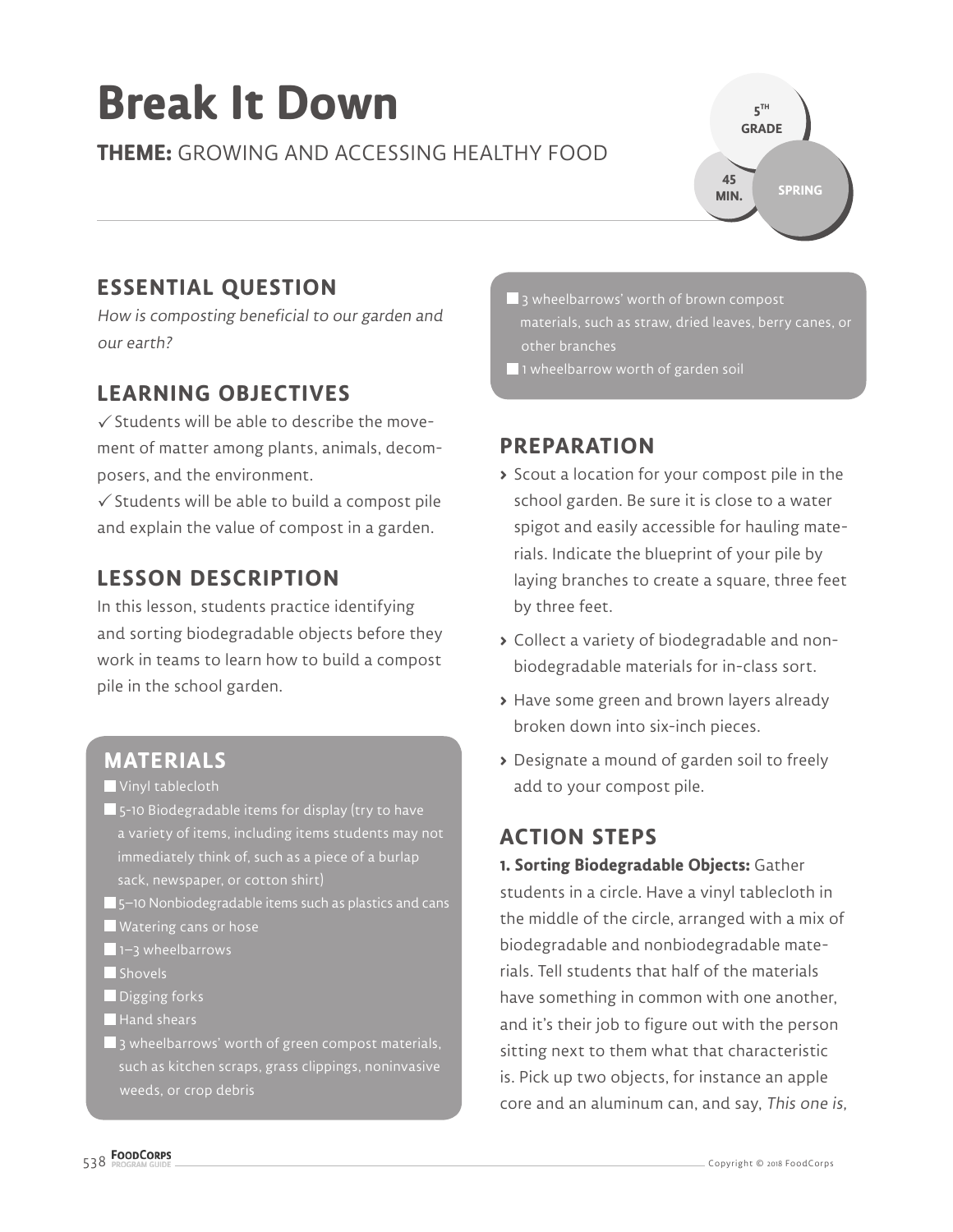waving the apple, but this one isn't, waving the can. Tell students to whisper with their partner to figure out the rule. If they figure it out, they should keep it a secret but raise their hands to show another example to the class. Continue having different groups choose items and say, This one is, but this one isn't, until everyone in the class has caught on. **(5 min.)**

**2. Revealing the Rule:** Call on students to reveal the mystery rule. Students might say these things are biodegradable or are compostable. If students haven't already made the connection to decaying organic material, say something like, So that means that anything decomposable would have been alive at some point. Or ask students, Which of these things were once living? Explain, All things that were once alive break down into their basic elements with the help of decomposers. When this happens, we get compost, which can be added to the soil to help grow more plants. **(5 min.)**

**3. Model:** Gather students outside, and demonstrate building a mini compost pile. Consider having students build their own mini compost pile as you model, using just a handful of the required material for each layer. First, create a layer of broken sticks, explaining that this will help water drain from the pile so it's not too wet. Add a layer of greens and sprinkle with water. Explain the following: This green layer, whether it's food waste, grass clippings, or weeds, adds nitrogen to our compost pile. Add a layer of browns and sprinkle with water. Explain the following: These woody materials such as straw, branches, or dried brown leaves are a source of carbon for our compost pile. Add a layer of garden soil and sprinkle with water. Remind students of the following:

Though we might not see them, there are microorganisms in soil that are decomposers, just like worms, that will help break down the materials in our compost pile and help release all the good nutrients they hold. We add water because the microorganisms need water to stay alive, just like we do. **(10 min.)**

**4. Demonstrate Tool Safety!** Remind students that using garden tools is a responsibility and to keep tools low and be aware of their classmates as they're working. Model with students how you want them to hold and move with their tools, and let them know where tools should be placed when not in use. Emphasize and demonstrate how to keep the sharp or metal end of the tool below your waist at all times. **(5 min.)**

**5. Building a Compost Pile:** Divide students into four teams—Greens, Browns, Water, and Soil. Have a station where each group will work (i.e., a station for Green and Brown teams to cut up garden debris into smaller six-inch chunks and a mound of garden soil for the Soil team to shovel from). Depending on the size of your class, you might have a fifth group in charge of maintaining the compost pile with digging forks so that it says square and level, or you can add that responsibility to the Water team. Explain to students that you'll call out when you need that team, and two representatives from the team can bring over materials while the rest of the team continues working to create smaller pieces. Monitor students working with tools as you're calling Greens or Water for the next step in the compost pile. Repeat until you've used all your materials and/or your pile is three feet tall. Be sure to end with a layer of soil. **(15 min.)**